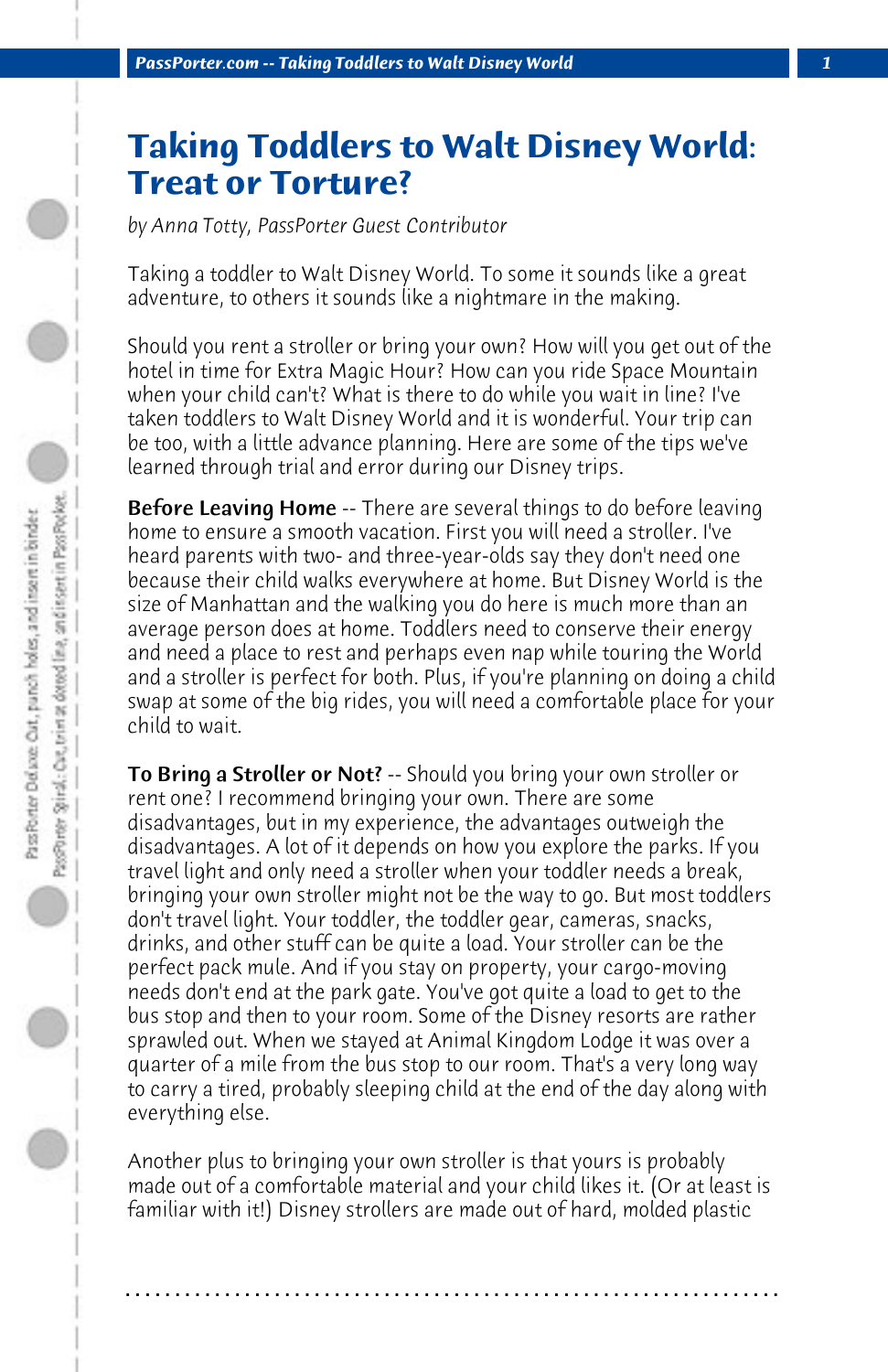and are too big for babies and are difficult for some small toddlers to sleep in comfortably. You also know what your stroller will hold, the best way to pack it for the day, and probably have those oh-so convenient cup holders. If you bring your own and will be using Disney transportation, make sure your stroller is lightweight, compact, and can be folded quickly to get on and off the buses easily.

If bringing your own isn't an option, don't despair. Disney strollers are very convenient and functional. You can rent one near the front of every park and at Downtown Disney by the day or for the length of your stay. They will give you a paper ID tag to place in the plastic sleeve on the stroller to identify it as yours for the day. If you decide to park hop, keep your ID tag. Use it to get a stroller at the next park at no additional charge. If you decide to rent for multiple days, they will give you vouchers to use for the other days. All you have to do is show the voucher at the first park each day and place your ID tag on the stroller and you're ready to go.

Whether you bring your own or rent, you'll need an easy way to ID your stroller in a sea of others. You may think you're the only person who has a green striped stroller with white wheels, but believe me -- you're not. And to make it even harder, Disney has cast members whose job is to move parked strollers so that everything stays looking neat. You may have left it next to the entrance of Kilimanjaro Safaris, but by the time you come out, it could be wedged way back in the back of the stroller area. Tie something personal to the stroller's handle. It doesn't have to be big or fancy, a simple bandana will work. Just make it something you can spot easily.

**Luggage Decisions** -- After the stroller decision is made, you'll need to decide what bag to take to Disney. Toddlers never travel light and a trip to Disney is no exception. You'll need a place to carry all those little things: diapers, pull ups, wipes, extra clothes, sunscreen, sippy cups, etc. On our second trip, I learned an invaluable lesson just by chance. I took a clear backpack instead of a regular diaper bag so I could easily find what we needed in the parks. I had no idea that it would actually be a big time saver as well. When we came up to the security bag check, the guards just glanced at it and waved us on through. No having to spend time unzipping all the pockets and having all our stuff searched. Security can see everything you have in it in a glance and you can just zip through the line.

Packing -- Now that those two decisions are made, you need to think about ways to make it easier to make it to the bus stop for Extra Magic Hour or those great character breakfasts. A little advanced planning goes along way here too. First, when packing, put each complete outfit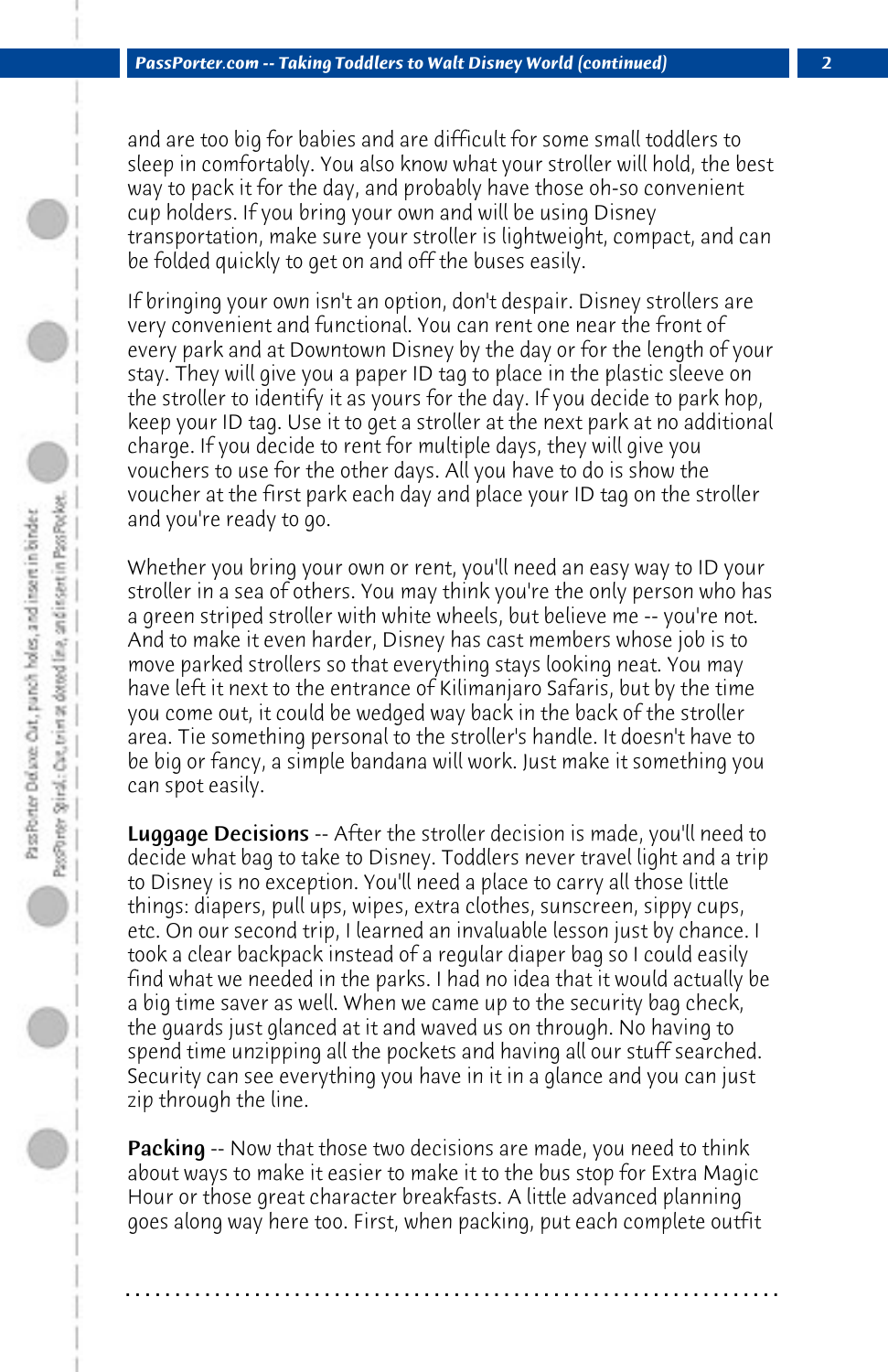in its own zip lock bag (shirt, shorts, underwear/pull-up, socks, hat, hair bows for girls, etc). That way, all you have to do is grab one thing out of the suitcase and you have everything you need. Doing this, our girls could get their own clothes each morning. Plus, you can easily grab a complete change of clothes to take to the parks with you in case of accidents. And if anything gets wet during the day, you can pack it in the plastic bag to take back to the hotel.

Another tip to make it easier to get going in the morning is to go to a discount store that sells things for \$1 before your trip and buy a shoe holder with pockets that will hang over the bathroom door or on the closet rod. Put each person's toothpaste/toothbrush in its own slot as well as hairbrush/comb in one, makeup in another, etc. It makes it easy to see and get to everything you need in the morning. Plus, your kids know where their toothbrushes or hairbrushes are all the time.

Label Everything! -- To keep arguments down to a minimum and to be able to find these quickly, bring labels you make at home and label every thing. This helps in case you lose something. And it also helps if the kids have two of the exact same thing such as autograph books, sand buckets that come with the kid meals at Blizzard Beach, Epcot passports, etc. You will be able to see whose is whose if it has their name on it, cutting down on lots of arguments. Our youngest can't read yet, so I let her pick out a character to be for the week. All of her things get a Cinderella label so she can quickly pick out her own refillable mug or disposable camera as we're running out the door.

**Locate the Baby Care Centers** -- Pick up a map at the entrance and locate the Baby Care Center(s). They will be a great retreat for you. They have changing tables, rocking chairs, and if you've left something behind or run out of diapers, the center will have exactly what you need. An added bonus is that they are air conditioned so you can get out of the heat for awhile. The Baby Care Center will also be your best friend if you are potty training your child.

The Baby Care Centers have small toddler-size potties that don't flush automatically, which are great for potty-training toddlers. All the other restrooms have automatic-flush toilets and they nearly ruined our first trip for our youngest. She's small and every time she wiggled, the toilet flushed, loudly. She was terrified and refused to use the bathroom anywhere but in the hotel room. She still asks if the toilet is like Disney's every time we go to a new bathroom. But if you can't make it to the special potties at the Baby Care Center and have to use a regular bathroom, try this trick. Just cover the flush sensor with your hand or with a small Post-It note until your child is finished so it doesn't flush until your little one is done.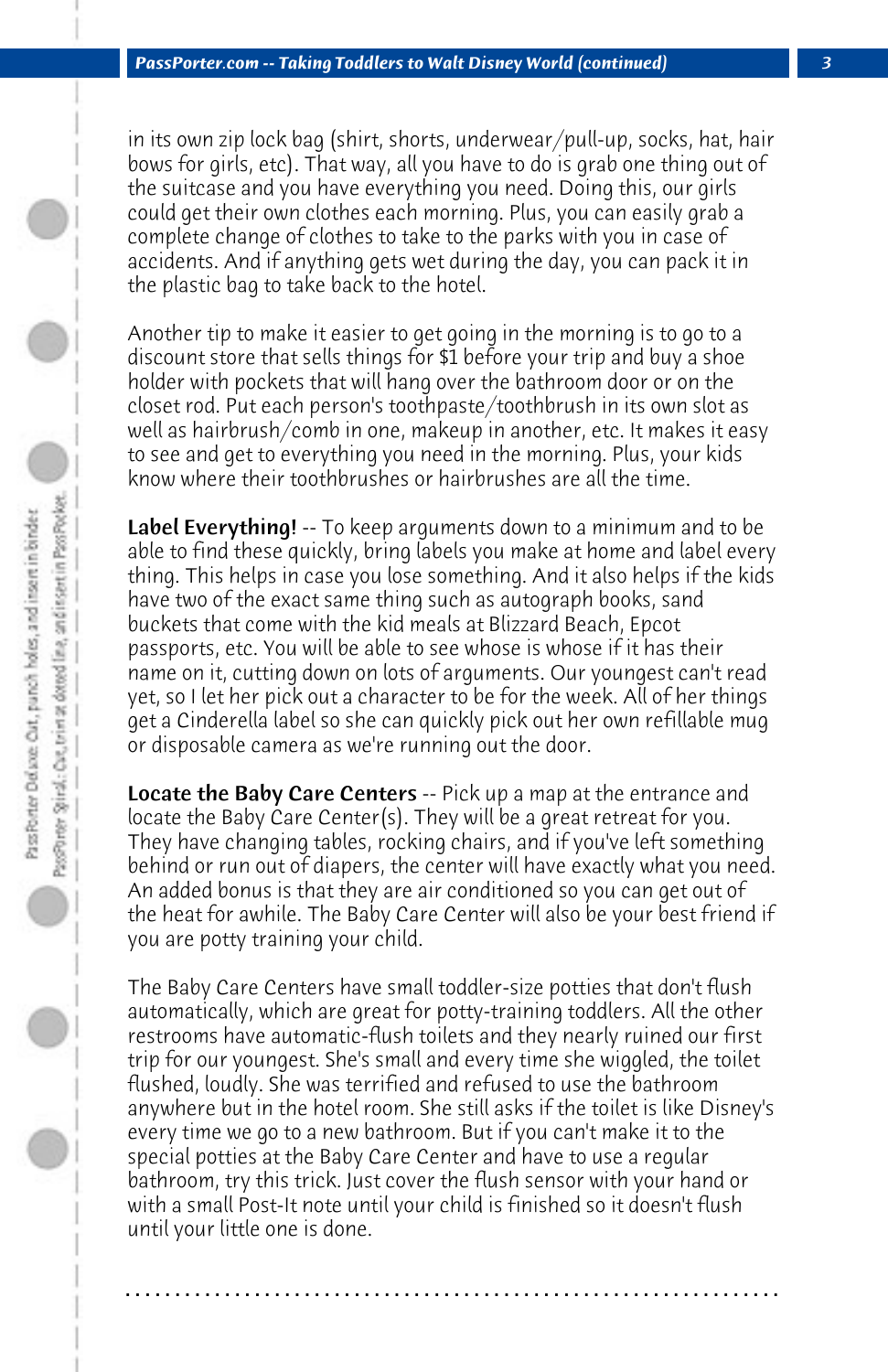Baby Swap -- Now, you're ready for the rides. Do you have older kids who want to ride Space Mountain but your younger one is still too small? Disney has an answer. All of the rides that have height requirements also have a baby swap option. What does this mean? One parent can ride Splash Mountain while the other one waits with the baby. Then, the second parent can ride while the first parent waits with the baby. Your older kids will love baby swap. Disney wants to make sure everyone has a great trip so no one has to ride alone. The older kids will get to ride with Dad and then ride again with Mom, too. That's right; the older kids get to ride twice at the baby swap rides.

One thing to keep in mind with the baby swap is that all of the rides handle it differently. For example, at Kali River Rapids we were able to take our sleeping baby in her stroller through the FASTPASS line to a special waiting area with benches just for people using the baby swap option. At Rock 'n' Roller Coaster, however, the parent waiting with the baby is given a pass like a FASTPASS and waits outside of the ride until the first parent comes out. Always tell the first cast member you come to at each ride that you want to do the baby swap and they will tell you how to handle it.

**Just for Little Kids** -- There are also some special things that small ones can do while waiting for the bigger kids to ride the big rides. For example, if some of you are riding Splash Mountain or Big Thunder Mountain at Magic Kingdom, the others can take advantage of the toddler-size playground located near the entrance to Splash Mountain, hop on the train at the nearby station and ride the complete loop around the park, or go see the Country Bear Jamboree. Is your group riding Space Mountain or Buzz Lightyear? Then ride the Tomorrowland Transit Authority with your toddler. It goes through both of these rides so you can play a game to see if you can find the rest of your group.

Do you want to explore the World Showcase at Epcot but you're scared your little one won't sit still? At the first country, locate the Kidcot Fun Stop - there's one in each country. One parent can stay with your toddler while she does the art project and makes her mask, while the other parent explores. Then you can swap. If you explore all of "the world" and your child gets stamps from all the Kidcot Fun Stops, she will get a free poster at the last stop. My girls loved doing the Kidcot Fun Stops. It really kept their interest.

Also in Epcot, are you doing Mission Space or Test Track? If so, there's a small playground in the Mission Space building and, to make it even better, it's air conditioned. Go through the regular queue and pre-show, and ask a cast member to show you the way. Are your older kids spending lots of time in Innoventions? There are a few computer games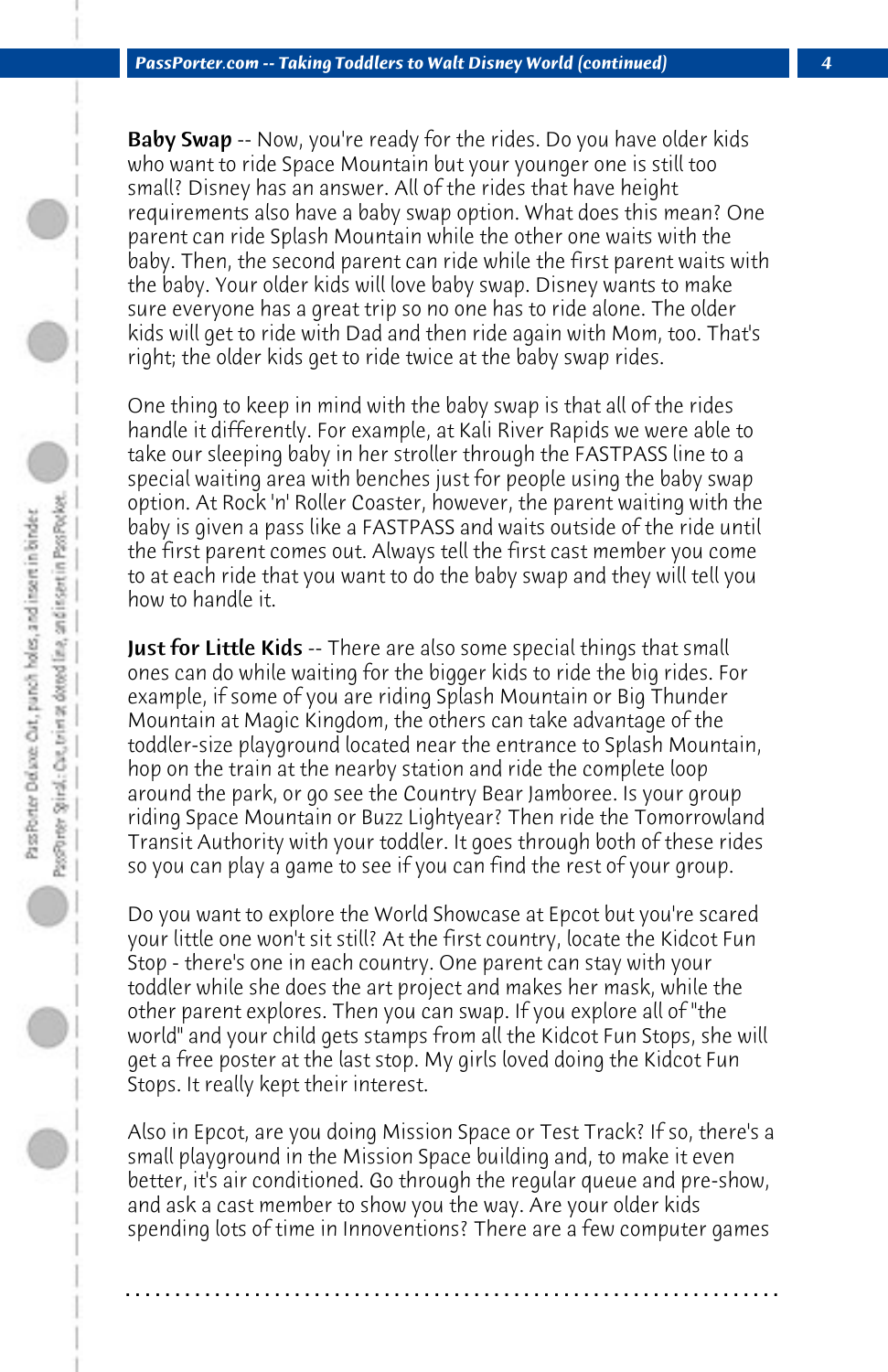for smaller kids near the Toontown game.

Disney's Hollywood Studios is a little trickier. There's nothing for little ones to do near Rock 'n' Roller Coaster or Tower of Terror but wait outside in the sun. I suggest going back down Sunset Boulevard to the open air Sunset Ranch Market and buying a snack and waiting for the rest of the group there at a table in the shade. If you think the Studios Backlot Tour is too intense for your little one, you can wait at the very convenient Honey I Shrunk the Kids Playground. When it comes to Star Tours, baby swap allows you to go all the way up to the ride and wait on a bench outside the entrance. While your child will have to wait, it will give you a nice break in the air conditioning.

Disney's Animal Kingdom is very toddler friendly. If your group wants to ride Primeval Whirl, the baby swap occurs at the ride platform at the loading gates. It has benches and is in the shade. If part of your group is riding Dinosaur or It's Tough to Be a Bug and you decide it's too much for your little one, your toddler will love the convenient Boneyard playground. It has toddler-sized slides in addition to the big climbing areas, and a huge, shaded sand box where you can dig up fossils.

Here are some other things you can do to make your trip less stressful and more memorable:

 \* When checking in at your resort take advantage of the fact that only the person whose name is on the reservation has to stand in line. Take the kids to explore the hotel. Go look at the pool or some of the special things at your resort such as the animals at Animal Kingdom Lodge, the giant paddlewheel at Port Orleans Riverside, etc.

 \* Take things with you to the parks to keep your toddler happy while waiting. Some easy things to carry are pipe cleaners in multiple colors that can be used over and over to make anything your child imagines, bubbles, the small, travel-sized Magna-Doodles that can be attached to your stroller, Playdoh, etc.

 \* If you are going to Disney's Animal Kingdom and your child won't drink without a straw, make sure you bring a sippy cup. Straws are taboo at Animal Kingdom for the safety of the animals, but disposable sippy cups work wonderfully well.

Take a Break -- Finally, take a break in the afternoon. That advice is so basic, and it's also the advice that's most often ignored. If you are staying onsite, hop on Disney transportation and take the short ride back to the hotel. You will feel so much better, and your toddler will, too. If going back to the hotel isn't an option, find a quiet place at the parks to rest such as one of the chairs on Tom Sawyer's Island in the Magic Kingdom, or watch the boats and have a snack at the Cantina de San